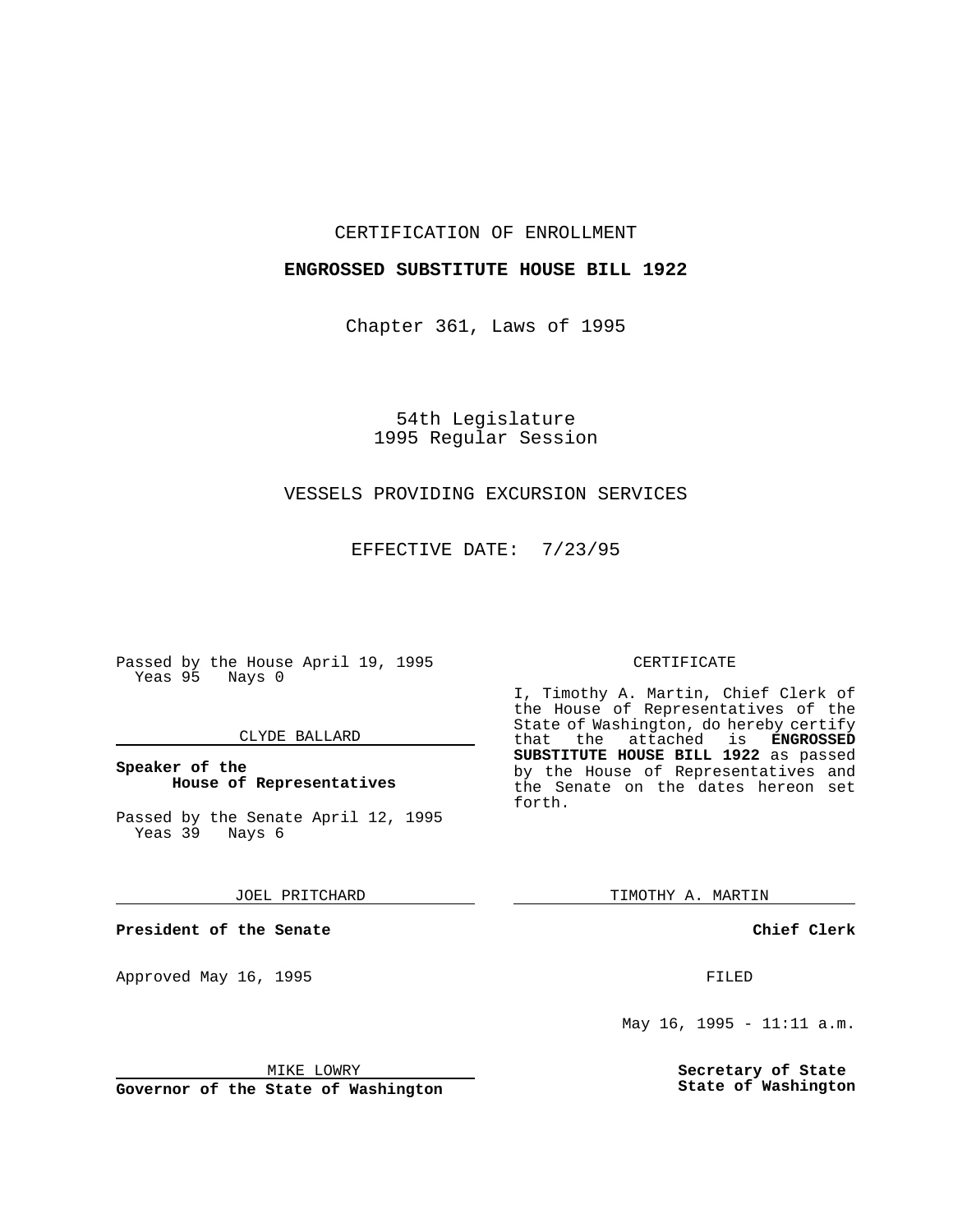# **ENGROSSED SUBSTITUTE HOUSE BILL 1922** \_\_\_\_\_\_\_\_\_\_\_\_\_\_\_\_\_\_\_\_\_\_\_\_\_\_\_\_\_\_\_\_\_\_\_\_\_\_\_\_\_\_\_\_\_\_\_

\_\_\_\_\_\_\_\_\_\_\_\_\_\_\_\_\_\_\_\_\_\_\_\_\_\_\_\_\_\_\_\_\_\_\_\_\_\_\_\_\_\_\_\_\_\_\_

AS AMENDED BY THE SENATE

Passed Legislature - 1995 Regular Session

**State of Washington 54th Legislature 1995 Regular Session**

**By** House Committee on Transportation (originally sponsored by Representatives K. Schmidt and R. Fisher)

Read first time 02/22/95.

 AN ACT Relating to vessels providing excursion services; adding new sections to chapter 81.84 RCW; and repealing sections 1, 2, and 3 of this act.

BE IT ENACTED BY THE LEGISLATURE OF THE STATE OF WASHINGTON:

 NEW SECTION. **Sec. 1.** A new section is added to chapter 81.84 RCW to read as follows:

As used in this chapter:

 (1) "Excursion service" means the carriage or conveyance of persons for compensation over the waters of this state from a point of origin and returning to the point of origin with an intermediate stop or stops at which passengers leave the vessel and reboard before the vessel returns to its point of origin.

 (2) "Charter service" means the hiring of a vessel, with captain and crew, by a person or group for carriage or conveyance of persons or property.

 NEW SECTION. **Sec. 2.** A new section is added to chapter 81.84 RCW to read as follows: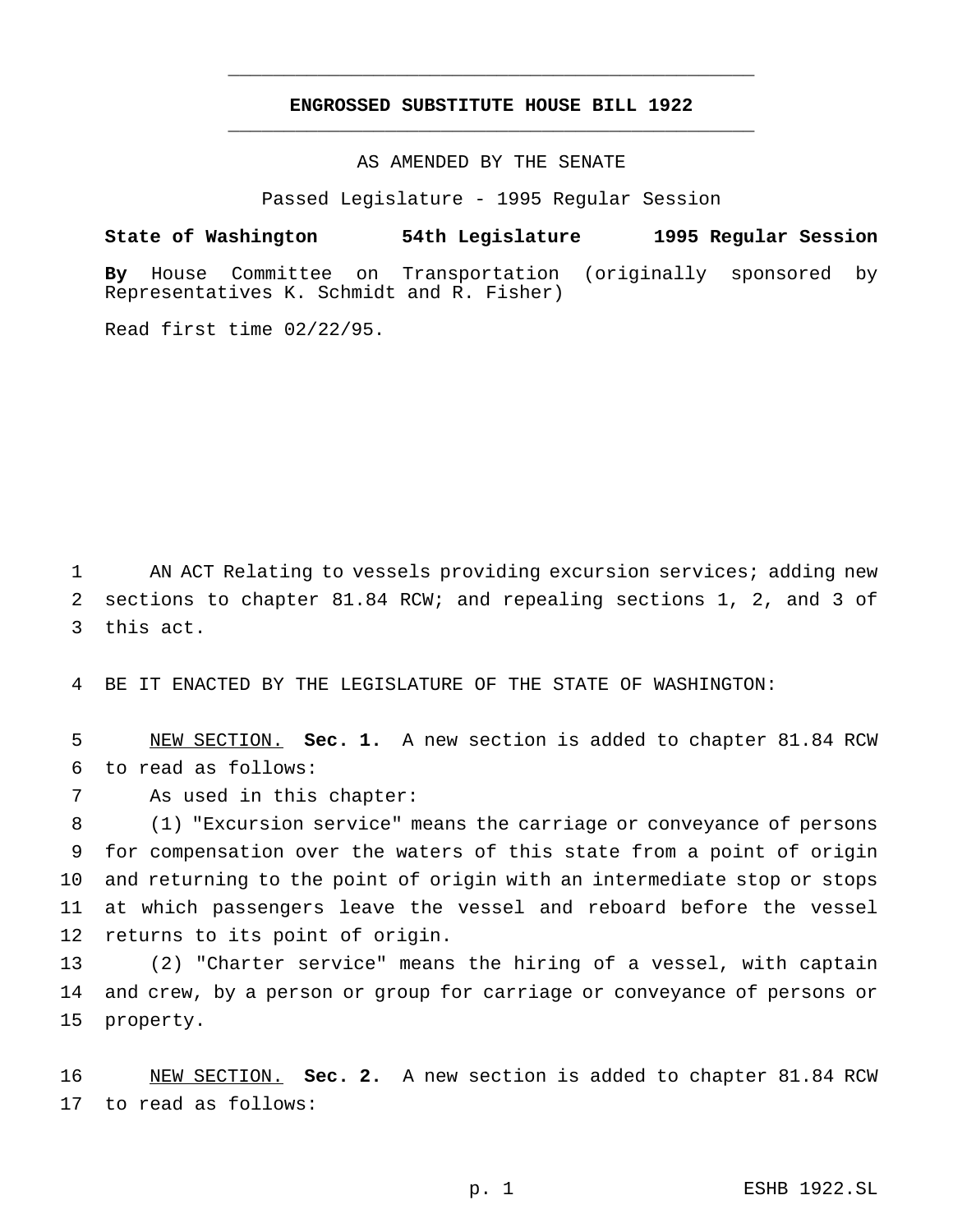(1) Unless expressly exempted in section 3 of this act, no vessel may provide excursion service over the waters of this state without first having obtained a certificate of public convenience and necessity as provided in RCW 81.84.010.

 (2) Vessels providing excursion service must comply with all provisions of this chapter and rules of the commission adopted under this chapter.

 NEW SECTION. **Sec. 3.** A new section is added to chapter 81.84 RCW to read as follows:

 This chapter does not apply to the following vessels or operations: (1) Charter services;

 (2) Vessels that depart and return to the point of origin without stopping at another location within the state where passengers leave the vessel;

 (3) Vessels operated by not-for-profit or governmental entities that are replicas of historic vessels or that are recognized by the United States department of the interior as national historical landmarks;

(4) Excursion services that:

 (a) Originate and primarily operate at least six months per year in San Juan county waters and use vessels less than sixty-five feet in length with a United States Coast Guard certificate that limits them to 23 forty-nine passengers or less;

 (b) Do not depart from the point of origin on a regular published schedule;

 (c) Do not operate between the same point of origin and the same intermediate stop more than four times in any month or more than fifteen times during any twelve-month period;

 (d) Use vessels that do not return to the point of origin on the day of departure; or

 (e) Operate vessels upon the waters of the Pend Oreille River, Pend Oreille County, Washington.

 NEW SECTION. **Sec. 4.** Effective January 1, 2001, the following acts or parts of acts are each repealed:

(1) Section 1 of this act;

(2) Section 2 of this act; and

(3) Section 3 of this act.